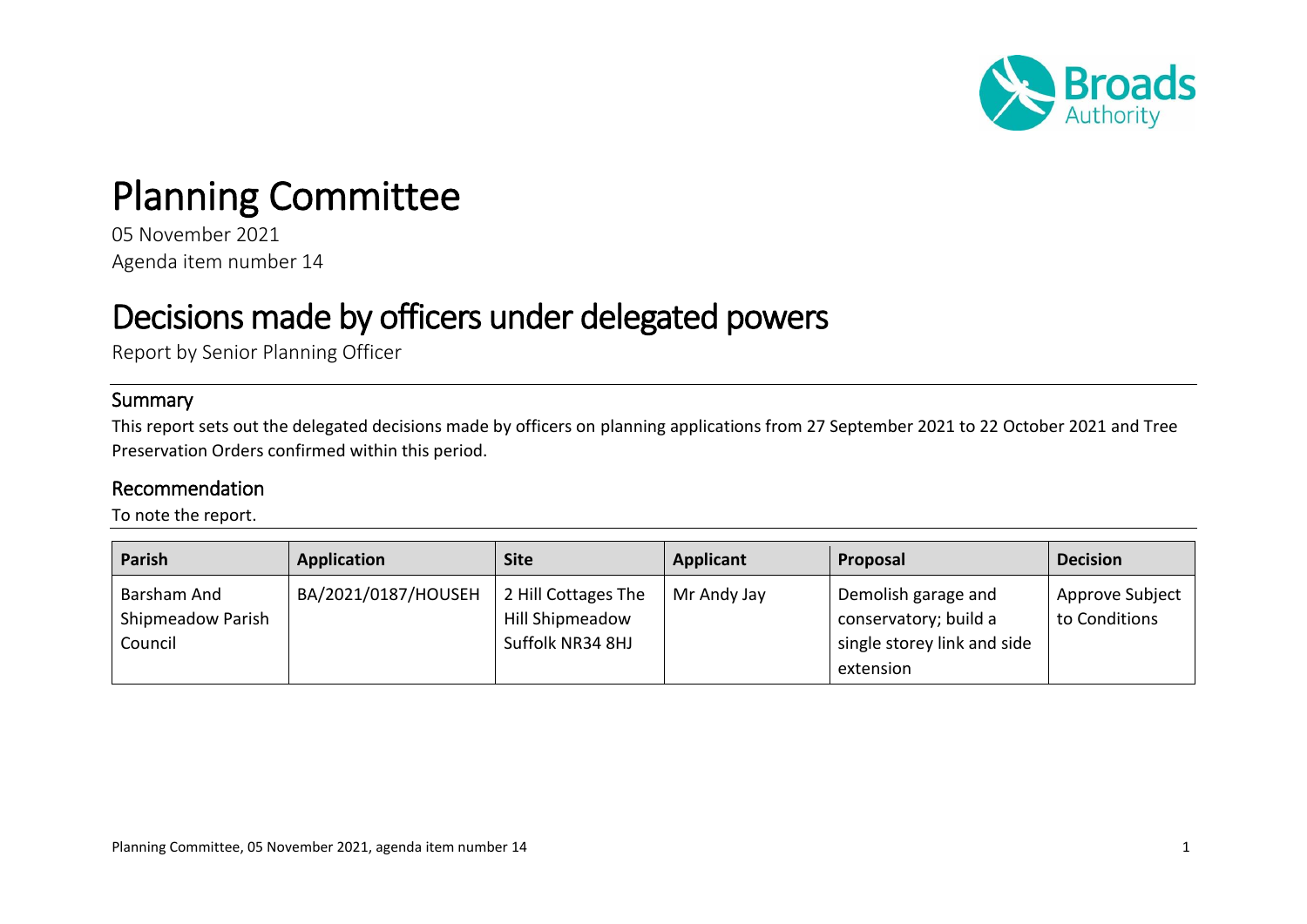| <b>Parish</b>                               | <b>Application</b>  | <b>Site</b>                                                                          | <b>Applicant</b>  | Proposal                                                                                                                                                                                                                  | <b>Decision</b>                  |
|---------------------------------------------|---------------------|--------------------------------------------------------------------------------------|-------------------|---------------------------------------------------------------------------------------------------------------------------------------------------------------------------------------------------------------------------|----------------------------------|
| Barsham And<br>Shipmeadow Parish<br>Council | BA/2021/0363/AGR    | <b>Nunnery Farm</b><br>Locks Lane<br>Shipmeadow NR34<br>8HJ                          | Miss Mel Holloway | Agricultural barn with<br>brick walls. Clay tile roof<br>was destroyed in a storm<br>and the applicant would<br>like to replace it like for<br>like. 90% of the original<br>tiles and wooden beams<br>have been salvaged. | Prior Approval<br>not Required   |
| <b>Beccles Town</b><br>Council              | BA/2021/0304/HOUSEH | Riverside House 65<br>Northgate Beccles<br>Suffolk NR34 9AU                          | Mr Victor Newman  | Erection of a low brick<br>wall along the boundary<br>of my front drive.                                                                                                                                                  | Approve Subject<br>to Conditions |
| Belaugh Parish<br>Meeting                   | BA/2021/0342/NONMAT | <b>Thatched Cottages</b><br>9 Top Road Belaugh<br>Norwich Norfolk<br><b>NR12 8XB</b> | Ms Anthea Taigel  | Replace existing garage<br>with potting shed, non-<br>material amendment to<br>permission<br>BA/2016/0293/HOUSEH                                                                                                          | Approve                          |
| <b>Bramerton Parish</b><br>Council          | BA/2021/0334/FUL    | <b>Waters Edge</b><br>Woods End<br><b>Bramerton NR14</b><br>7ED                      | Mr Lee Webb       | Installation of timber<br>capping and decking over<br>existing concrete quay<br>heading (retrospective)                                                                                                                   | Approve Subject<br>to Conditions |
| <b>Dilham Parish</b><br>Council             | BA/2021/0323/HOUSEH | Marshfield 1 The<br><b>Street Dilham</b><br>Norfolk NR28 9PS                         | Mr Chris Elmes    | Conversion of garage to<br>form new bedroom,<br>installation of porch<br>canopies over front & side<br>doors                                                                                                              | Approve Subject<br>to Conditions |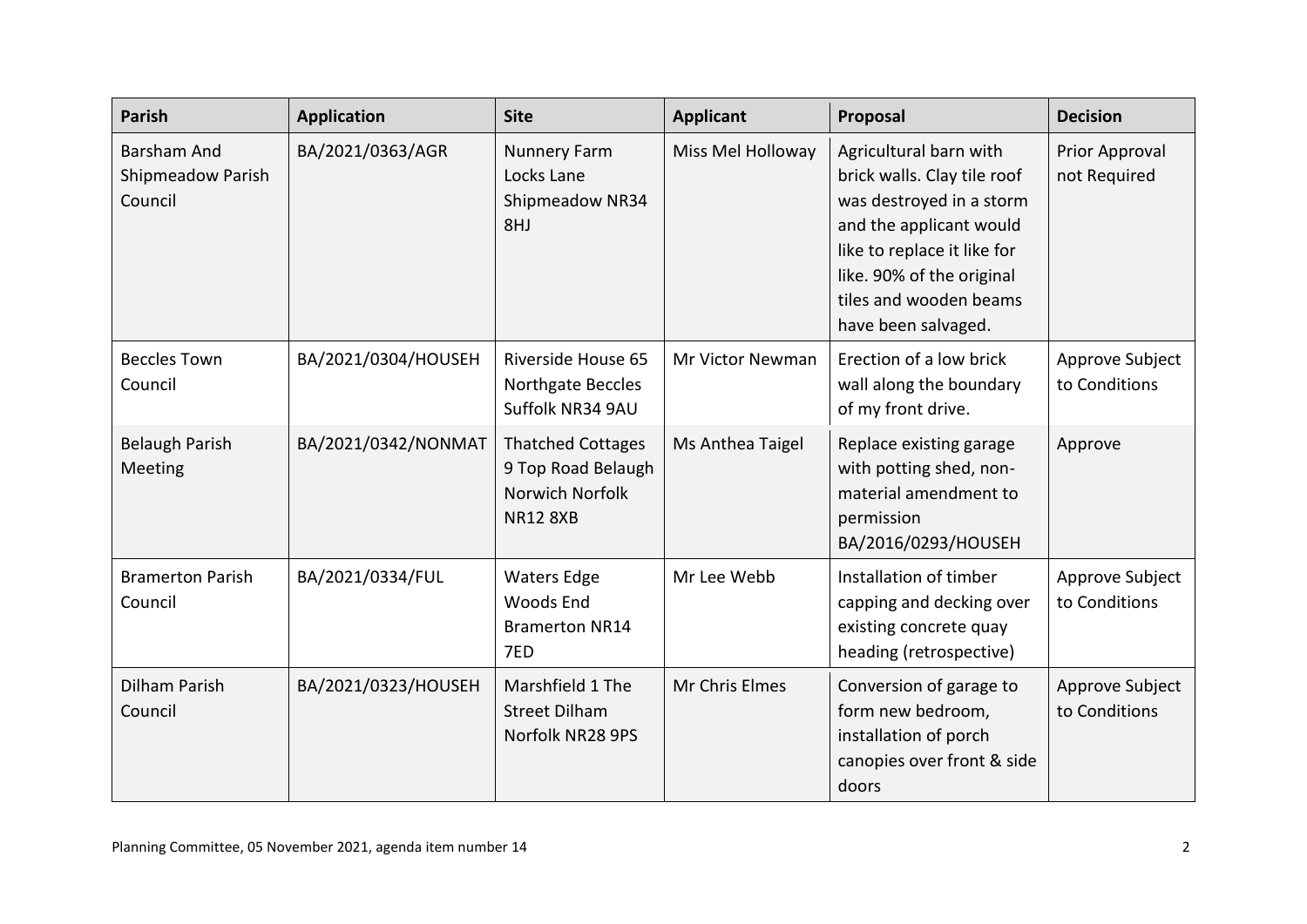| <b>Parish</b>                                             | <b>Application</b>  | <b>Site</b>                                                                                 | <b>Applicant</b>                | Proposal                                                                                                                                   | <b>Decision</b>                  |
|-----------------------------------------------------------|---------------------|---------------------------------------------------------------------------------------------|---------------------------------|--------------------------------------------------------------------------------------------------------------------------------------------|----------------------------------|
| Filby Parish Council                                      | BA/2021/0320/HOUSEH | Heron Field Thrigby<br>Road Filby Norfolk<br><b>NR29 3HJ</b>                                | Mr Layton                       | Disabled bedroom<br>extension with carers'<br>facilities                                                                                   | Approve Subject<br>to Conditions |
| <b>Fritton With St</b><br><b>Olaves Parish</b><br>Council | BA/2021/0307/HOUSEH | <b>Burwin Priory Road</b><br><b>St Olaves Fritton</b><br>And St Olaves NR31<br>9HQ          | Mr S Beglarian &<br>Ms M Murphy | Single storey rear<br>extension.                                                                                                           | Approve Subject<br>to Conditions |
| <b>Haddiscoe And Toft</b><br>Monks PC                     | BA/2021/0314/HOUSEH | Dale Farm North<br><b>End Thorpe Next</b><br>Haddiscoe NR14<br>6PY                          | Mr & Mrs K & M<br>Shewell       | Single storey extension to<br>existing annexe.<br>Replacement of glazed<br>roof to annexe with clay<br>pantiles and Velux roof<br>windows. | Approve Subject<br>to Conditions |
| <b>Hoveton Parish</b><br>Council                          | BA/2021/0260/FUL    | <b>Royall Retreat</b><br><b>Riverside Road</b><br><b>Hoveton Norfolk</b><br><b>NR12 8UD</b> | Mr Richard Hildred              | Existing single storey<br>riverside holiday let to be<br>demolished and a new<br>double storey A frame<br>style holiday let to<br>replace. | Approve Subject<br>to Conditions |
| Ludham Parish<br>Council                                  | BA/2021/0299/LBC    | How Hill Trust How<br>Hill Ludham NR29<br>5PG                                               | Mr Simon Partridge              | Reworking the existing<br>toilet area to provide<br>facilities for the disabled                                                            | Approve Subject<br>to Conditions |